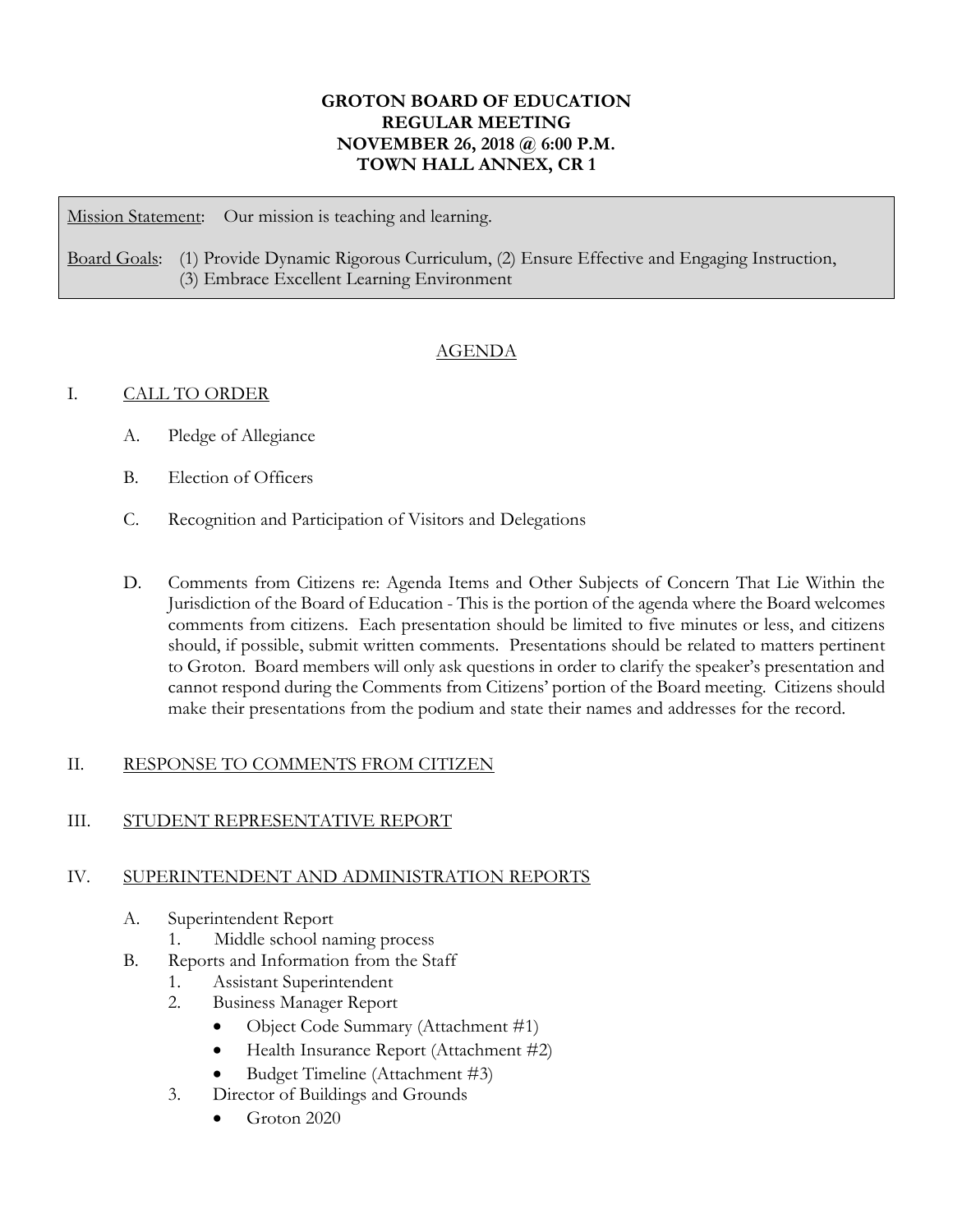#### V. COMMITTEE REPORTS

- A. Policy D. Other:
- B. Curriculum LEARN
- 

- 
- C. Finance/Facilities BoE/TCC/RTM Liaison
	- Trails Liaison
	- Groton Scholarship

### VI. ACTION ITEMS

- A. Consent Agenda all matters listed under the Consent Agenda are considered to be routine and will be enacted by one motion. Points of clarification will be allowed.
	- 1. Approval of the Special Meeting minutes of October 15, 2018 (Attachment #4)
	- 2. Approval of the Regular Meeting minutes of October 22, 2018 (Attachment #5)
	- 3. Approval of Gifts:
		- YourCause, LLC Trustee for Pfizer Annual Giving Campaign (Susan Poe) has made a donation of \$125.00 to the CB Hiking Club.
- B. Old Business
- C. New Business
	- 1. Discussion and possible action regard the Farm 2 School Grant Application.

MOTION: To approve the Farm 2 School Grant Application.

2. Discussion and possible action regarding the 2019-2020 proposed School Calendar. (Attachment #6)

MOTION: To approve the 2019-2010 proposed School Calendar.

3. Discussion and possible action regarding the Class Size Guidelines. (Attachment #7)

MOTION: To approve the Class Size Guidelines.

- 4. Discussion and possible action regarding the purchase of  $5<sup>th</sup>$  grade Chromebooks using the DoD Supplemental Impact Aid Grant. (Attachment #8)
	- MOTION: To approve the purchase of  $5<sup>th</sup>$  grade Chromebooks using the DoD Supplemental Impact Aid Grant.